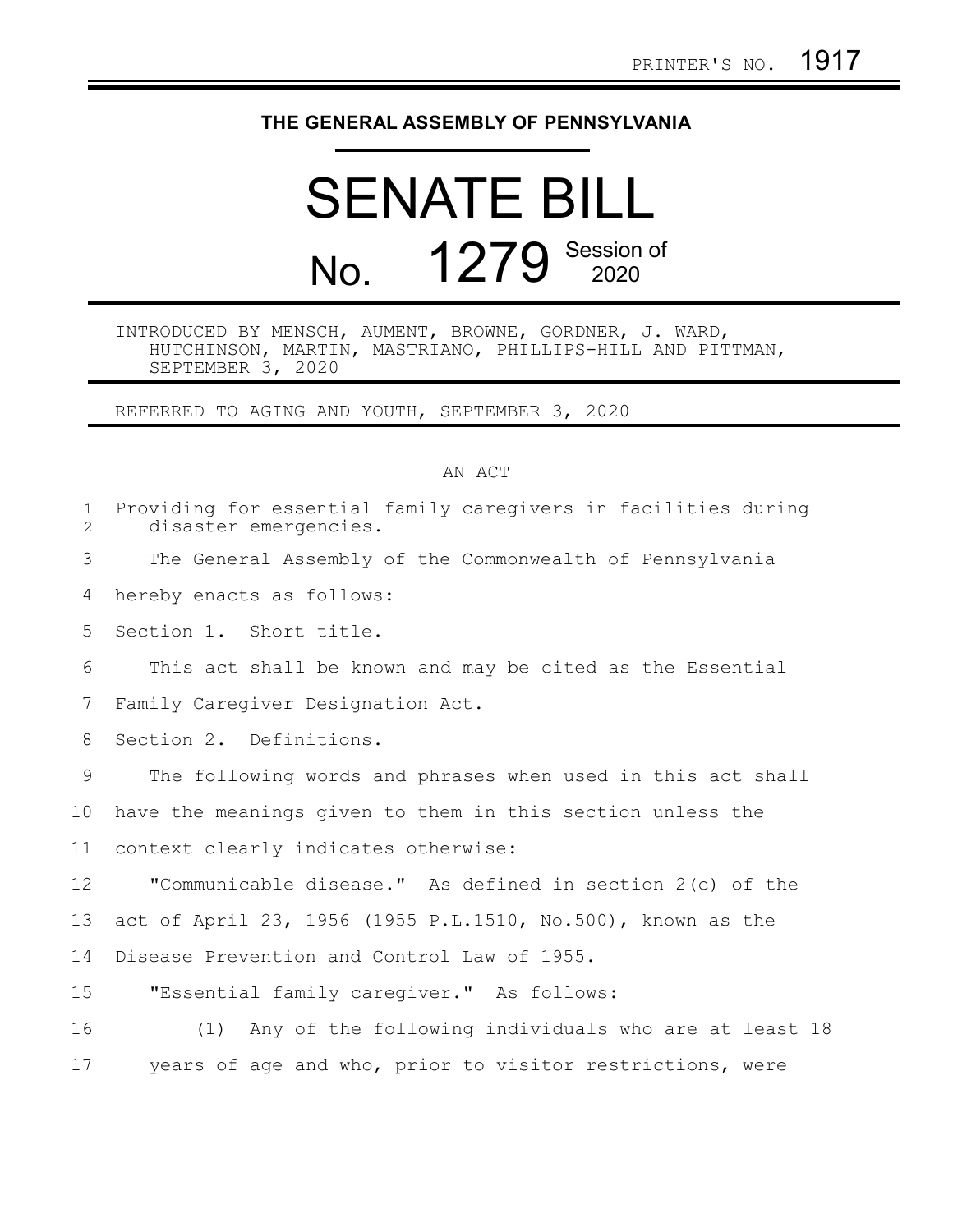regularly engaged with a resident at least once per week: 1

(i) An immediate family member.

(ii) A caregiver of the resident who is not employed by a facility. 3 4

(2) The term does not include an employee of a regulatory agency unless the employee is an immediate family member of the resident. 5 6 7

"Facility." Any of the following: 8

2

(1) A long-term care nursing facility as defined in section 802.1 of the act of July 19, 1979 (P.L.130, No.48), known as the Health Care Facilities Act. 9 10 11

(2) A hospice as defined in section 802.1 of the Health Care Facilities Act, if the hospice renders care in an inpatient setting. 12 13 14

(3) An assisted living residence as defined in section 1001 of the act of June 13, 1967 (P.L.31, No.21), known as the Human Services Code. 15 16 17

(4) A personal care home as defined in section 1001 of the Human Services Code. 18 19

(5) An intermediate care facility for individuals with an intellectual disability. 20 21

"Immediate family member." A spouse, child, stepchild, parent, stepparent, grandparent, grandchild, brother, stepbrother, sister, stepsister or like relative-in-law. 22 23 24

"Intermediate care facility for individuals with an intellectual disability." The term shall have the same meaning as the term "intermediate care facility for the mentally retarded" in section 1905(d) of the Social Security Act (49 Stat. 620, 42 U.S.C. § 1396d(d)) on the effective date of this definition. 25 26 27 28 29 30

20200SB1279PN1917 - 2 -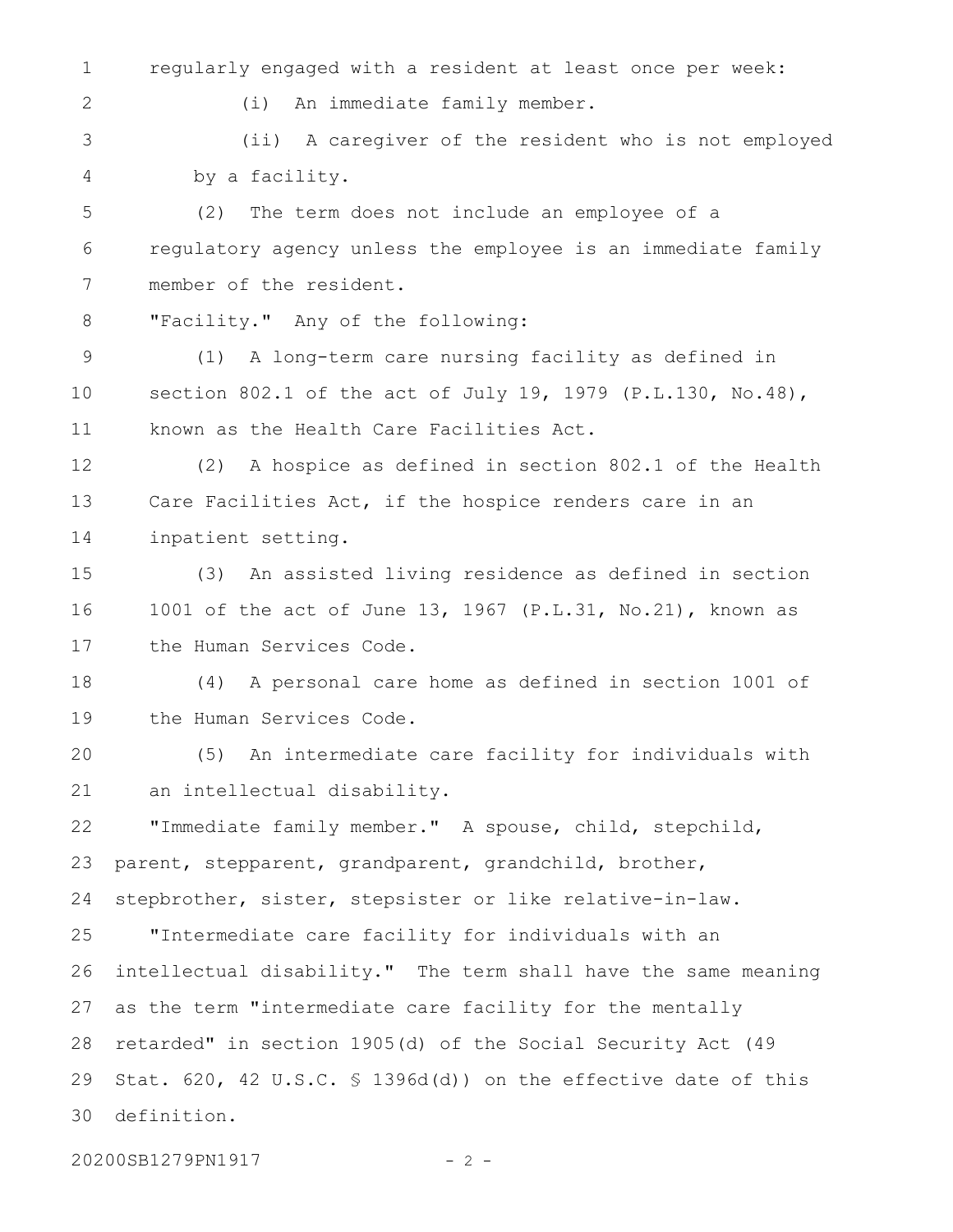"Secretary." The Secretary of Health of the Commonwealth. "State of disaster emergency." A state of disaster emergency declared under 35 Pa.C.S. § 7301(c) (relating to general authority of Governor) that is due to a communicable disease. Section 3. Essential family caregiver. 1 2 3 4 5

(a) Designation.--Notwithstanding any other provision of law, during a state of disaster emergency the secretary shall allow a facility to designate at least one essential family caregiver per resident to provide companionship and assist with activities requiring one-on-one direction. Only facilities that have the ability to follow necessary precautions outlined by the Federal and State Government may designate an essential family caregiver. 6 7 8 9 10 11 12 13

(b) Individualization and integration.--The decision to designate an essential family caregiver may be individualized and integrated with resident-centered care planning. The following shall apply: 14 15 16 17

(1) Designation shall be at the sole discretion of the facility executive director or designee and only upon agreement by the resident and their representative. 18 19 20

(2) A schedule and the amount of time allowed in a facility by an essential family caregiver shall be agreed to prior to an essential family caregiver entering a facility and may not exceed more than two hours per day. 21 22 23 24

(3) An essential family caregiver shall provide care and support similar in nature as provided prior to the state of disaster emergency. 25 26 27

(4) Physical distancing shall be maintained by an essential family caregiver with staff and other residents while in the facility. 28 29 30

20200SB1279PN1917 - 3 -